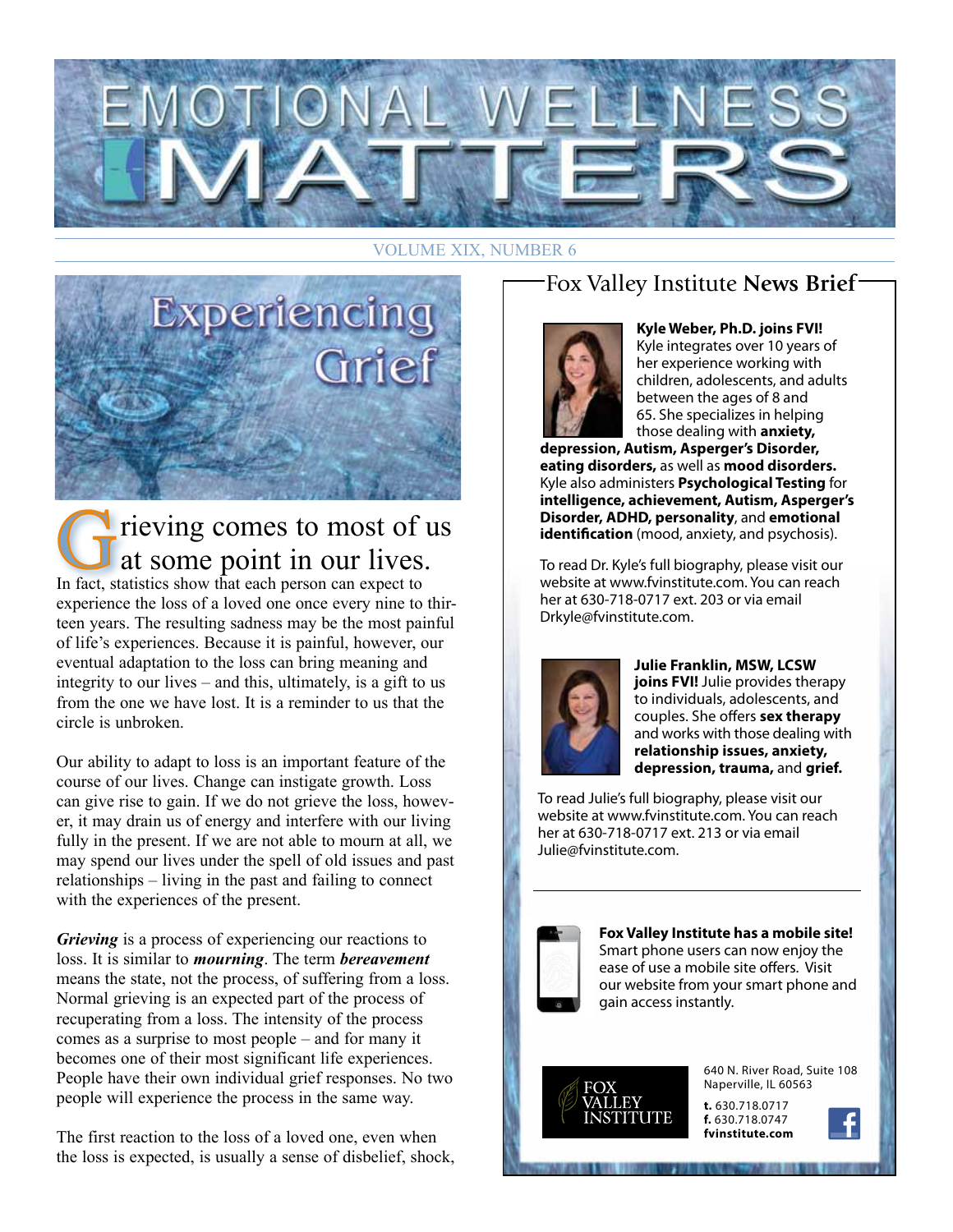numbness, and bewilderment. The survivor may experience a period of denial in which the reality of the loss is put out of mind. This reaction provides the person some time to prepare to deal with the inevitable pain.

The feeling of numbness then turns to intense suffering. The person feels empty. There are constant reminders of the one who has been lost. There may be periods of increased energy and anxiety followed by times of deep sadness, lethargy, and fatigue. There may be a period of prolonged despair as the person slowly begins to accept the loss. The one who grieves may find it difficult to feel pleasure and it may seem easier most of the time to avoid other people. The bereaved may dream repeatedly about the lost loved one – or hear their voice or even actually see them. The grieving survivor may adopt some mannerisms of the one who has left.

Sadness may be interspersed with times of intense anger. Many of us have difficulty in expressing anger toward one who has died. (However, anger enters into most of our relationships, and the relationship with the one who has died does continue, though changed, even after death.) We may reproach ourselves for not doing enough to prevent the death or for having treated the deceased badly in the past. The grieving person may become irritable and quarrelsome – and may interpret signs of good will from others as messages of rejection. Normal stressors may become triggers that set off periods of deep anger.

Physical symptoms commonly accompany grief. These include weakness, sleep disturbance, a change in appetite, shortness of breath, dizziness, headaches, back pain, gastric reflux, or heart palpitations.

Some people may show a "flight into health," as if the loss were behind them and they had started to move on again. This pattern occurs frequently, especially in a society which encourages quick fixes, even though complete resolution of the grief process can take up to two or three years. To shorten the process by pretending that it has been completed is to invite a prolongation of the symptoms.

#### Suggestions for Experiencing Grief

All of us grieve in different ways, depending on the circumstances of the death, our own personal characteristics, and the meanings attached to the death by those left behind. Nonetheless, there are some specific actions that most of us can take to complete the process in a way that allows us to move on, eventually, to a whole and meaningful life again.

"When you are sorrowful look again in your heart, and you shall see that in truth you are weeping for that which has been your delight." *– Kahlil Gibran*

*Allow yourself to grieve and feel the depth of* 

*your loss.* Grieving is hard work. We may feel that we should be "strong" and hold in our emotions, that happy thoughts and feelings are the only way to get through a trying time. This approach, however, makes it very difficult to complete the process of grieving. It is important to accept the reality of the loss. The person who died is gone and will not return. This fact must be accepted in order for the grief process to continue. Try to understand why the death occurred and the events that led to the death. Give yourself permission to feel and think about whatever comes up regarding your loss. If happy thoughts and feelings come your way, allow them to happen. Similarly, if dreadful pain, sadness, and anxiety show up, when tears turn to uncontrollable sobs, give in to these temporary feelings. Embrace your sadness, know it, and make it your own. If it is difficult to open yourself to these feelings, it may help to make a personal commitment to complete the grief process in the near future. Vow to yourself that for your own benefit, for the good of others in your life and for your future happiness, you need to get through your loss completely and in a healthy way. This means opening yourself up to all of your feelings and thoughts, both positive and negative, and letting them happen.

*Accept the help of others and let them know what you need.* Don't try to do it alone. This is the cardinal rule in grief work. Isolation is bad for most people, and it is especially harmful for a person who is grieving. Research shows that people who have social support complete the grieving process better than those who try it in isolation. Social support should be available to you during the entire grieving process, but especially initially after the death. Find people who can be trusted absolutely and can listen well. We need to share the intense thoughts and feelings that we experience when we are alone. It is

**This newsletter is intended to offer general information only and recognizes that individual issues may differ from these broad guidelines. Personal issues should be addressed within a therapeutic context with a professional familiar with the**  details of the problems. ©2012 Simmonds Publications: 5580 La Jolla Blvd., #306, La Jolla, CA 92037 Website ~ www.emotionalwellness.com Website ~ www.emotionalwellness.com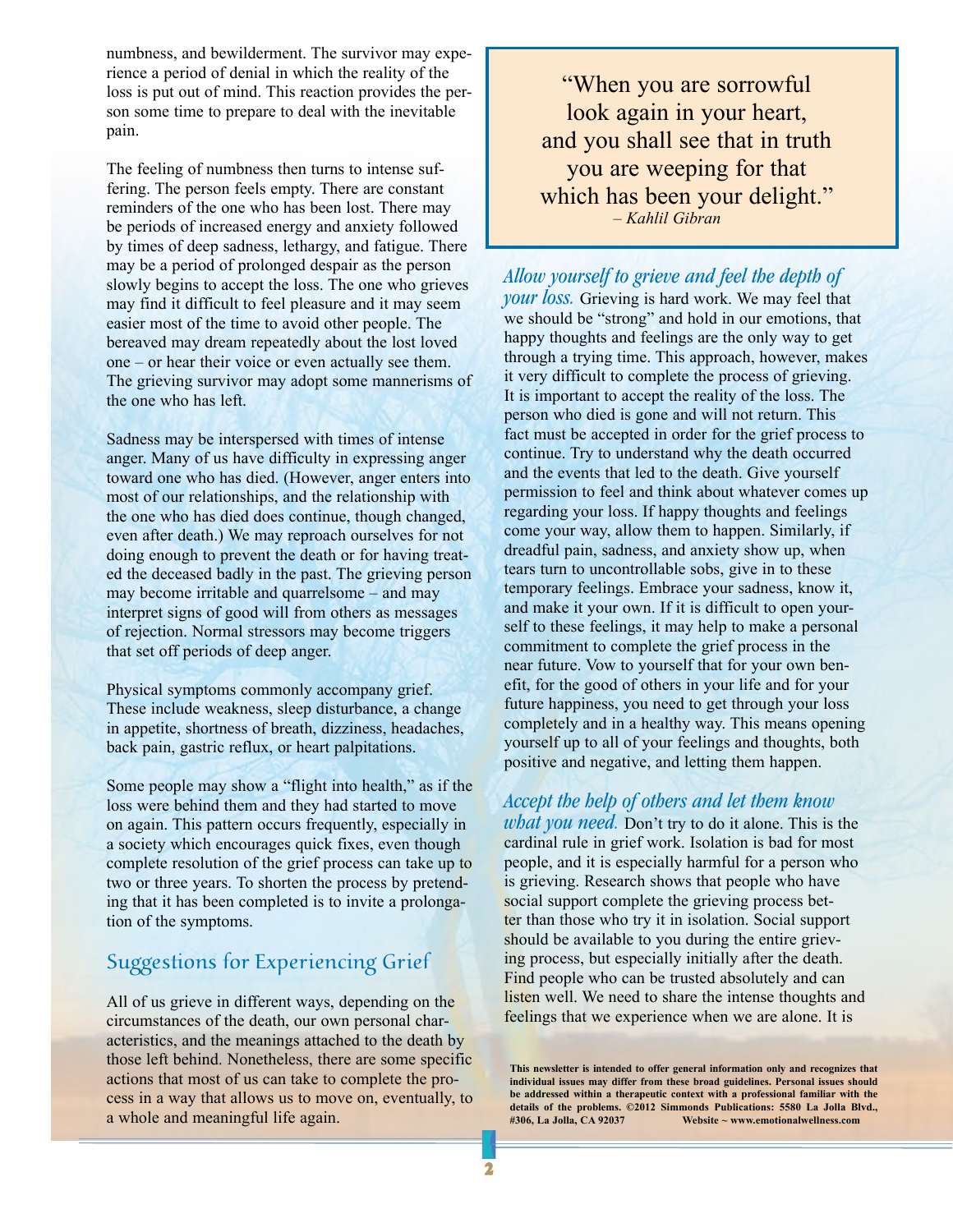during the time of grieving that many people look for the help of a professional therapist who is likely better prepared than most to empathize with you and guide the process productively. Other people give you a sense of security and reality when your life has been turned upside down by the loss of a loved one. Accepting the help of others during mourning is not a sign of weakness. It simply means that you can allow yourself to be comforted during a rough period, and this will contribute to your strength later. Sometimes other people may not know what you need, even if their intentions are good. In this case, it is important to educate them. If they say the wrong things, let them know. If there are specific things that you need, tell them. Assertiveness may be difficult during grieving because you have little energy, but clear communication is essential to getting your needs met.

*Be realistic in processing your grief.* Read up on grief work or talk to a therapist who can describe the grief process. Understand what you are trying to accomplish, and realize that your pain will subside in time. There is a clear goal in sight. Understand what this death means to you and what issues it brings up for you. The loss may be there always, but you can come to understand it and feel comfortable with yourself in time. Accept the fact that you will have some reactions during the process that you may not like – angry blowups, ignoring other people, moodiness. Expect your loss to dredge up intense emotions, although these feelings will pass in time. Your way of grieving is particular to you and your individual loss. It is not helpful to blame or to be blamed for the unique way each of us grieves. Don't let the personal judgments of others determine how or to what degree you should grieve. Your grieving is your own.

*Find ways to express your feelings.* The expression of emotion is one of the most important aspects of the grieving process. Each of us has different ways of expressing feelings. Some of us talk about them, while others prefer to write them in a journal or physically act out the feelings (pounding a pillow or punching bag, running, or dancing). Look for trusted and nonjudgmental people in your support system who are able to hear you talk at length, cry until you can't anymore, and review your experiences with the deceased. Expressing your feelings is a crucial part of the grief experience.

*Submit to the grief process and take care of* 

*your needs.* Even though grieving is hard work, and we may prefer to avoid it, there is no way around it. There is a major disruption in your life when a loved one dies and this entails a period of re-adjustment.

Here are some real-life concerns to keep in mind during the grief process.

**Give yourself some quiet time alone.** Find a good balance between being around others and giving yourself some solitude so that you can reflect on your loss and process your feelings.

**Allow yourself to have some breaks from your grief.** Grieving is difficult. As in any hard job, you need a break from it from time to time. Go out and try to have a good time with friends. Read a good book. Lose yourself in a good movie.

**If possible, avoid making long-term decisions.**  Times of crisis decrease our ability to make rational decisions. Put decisions off until things have settled down to a more stable pattern.

**Take care of your health.** Grief is a time of high physical risk. Even though it may be difficult, try to get some physical exercise, even if it is only a daily walk. Maintain a nutritious diet, but don't avoid indulging in special treats occasionally since self-nurturing is important during the process. Above all, avoid alcohol and drugs during this time. They may provide a temporary feeling of relief, but your goal should focus on grieving productively, not avoiding it.

Grieving is a very personal experience and one of our most painful to endure. It is also a journey into the depths of our lives that can ultimately reveal our strength of character.

"Give sorrow words; the grief that does not speak whispers the o'er-fraught heart and bids it break." *– William Shakespeare* (Macbeth, Act IV, Scene 3)